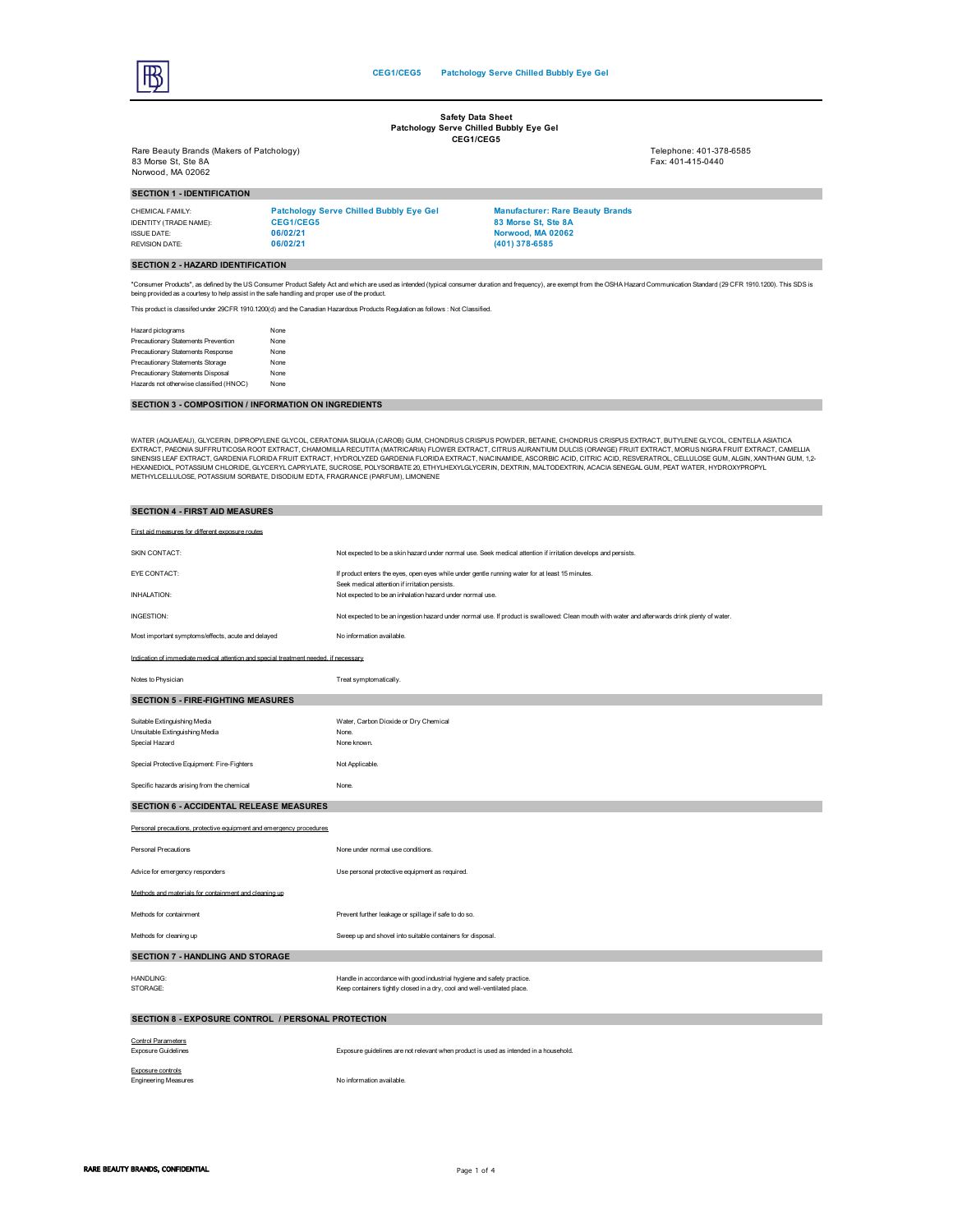

Personal Protective Equipment<br>Eye Protection<br>Hand Protection<br>Skin and Body Protection<br>Respiratory Protection

No special protective equipment required.<br>Hand Protection (November 2001) No special protective equipment required.<br>No special protection (November 2001) No special protective equipment required.<br>No special protective equi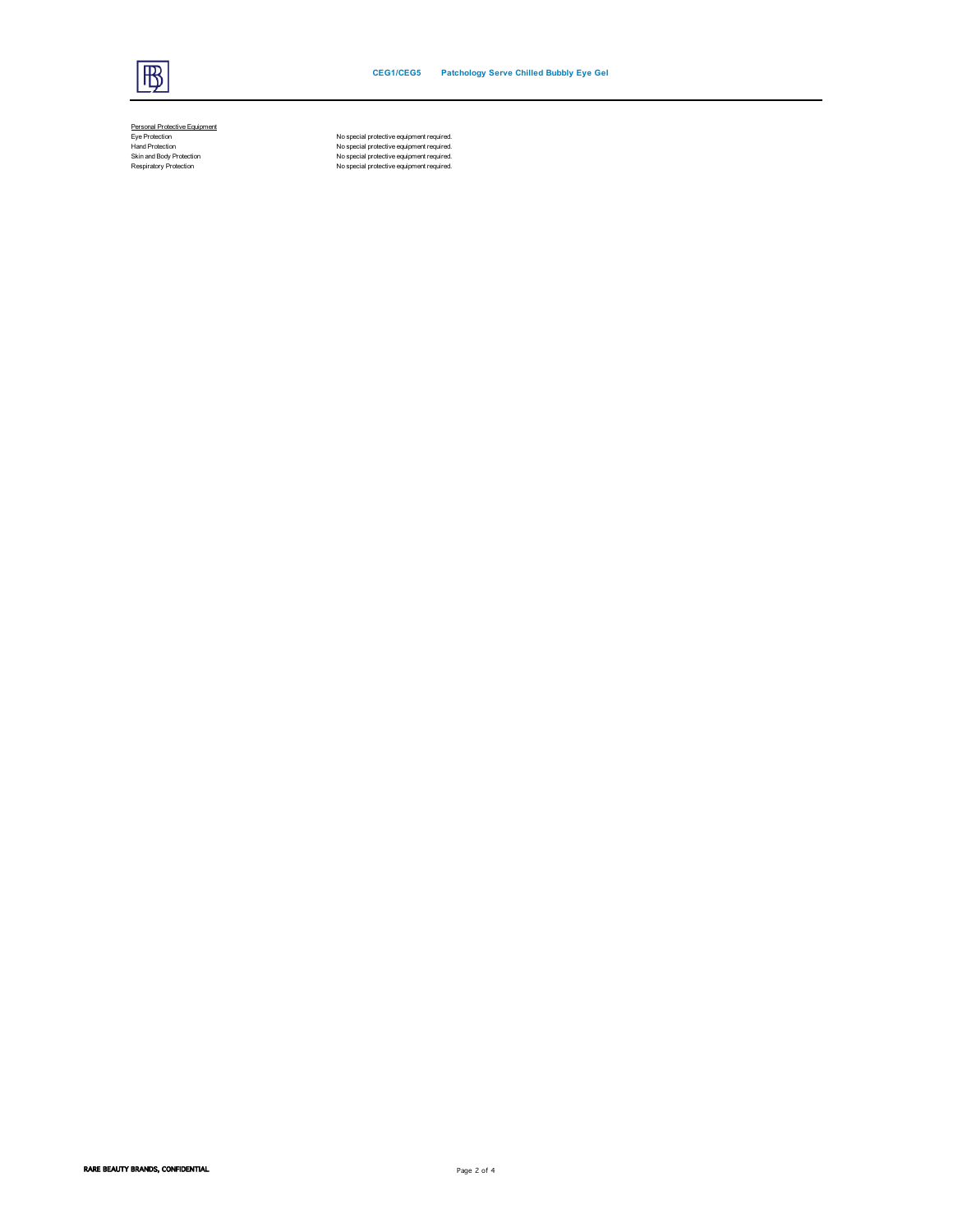| SECTION 9 - PHYSICAL AND CHEMICAL PROPERTIES                                                                                          |                                                                                        |
|---------------------------------------------------------------------------------------------------------------------------------------|----------------------------------------------------------------------------------------|
| Physical State @ 20°C                                                                                                                 |                                                                                        |
| Appearance                                                                                                                            | Bubble containing light brown gel phase sheet deposited colorless suspension phase     |
| Odor                                                                                                                                  | Same as standard                                                                       |
| Color                                                                                                                                 | Light brown                                                                            |
| Property                                                                                                                              |                                                                                        |
| pH value                                                                                                                              | $6.00 \pm 1.00$                                                                        |
| Melting/freezing point                                                                                                                | No information available                                                               |
| Boiling point/boiling range                                                                                                           | No information available                                                               |
| Flash point                                                                                                                           | Not Applicable                                                                         |
| Evaporation rate                                                                                                                      | No information available                                                               |
| Flammability (solid, gas)                                                                                                             | No information available                                                               |
| Flammability Limits in Air                                                                                                            | No information available                                                               |
| Upper flammability limit                                                                                                              | No information available                                                               |
| Lower Flammability Limit                                                                                                              | No information available                                                               |
| Vapor pressure                                                                                                                        | No information available                                                               |
| Vapor density                                                                                                                         | No information available                                                               |
| Relative density                                                                                                                      | No information available                                                               |
| Water solubility                                                                                                                      | No information available                                                               |
| Solubility in other solvents                                                                                                          | No information available                                                               |
| Partition coefficient: n-octanol/ water                                                                                               | No information available                                                               |
| Autoignition temperature                                                                                                              | No information available                                                               |
| Decomposition temperature                                                                                                             | No information available                                                               |
| Net volume (g)                                                                                                                        | More than 97% (4.8g (1 Pair))                                                          |
| Viscosity of Product                                                                                                                  | $3000 \pm 900$                                                                         |
| Total aerobic microbial count                                                                                                         | Less than 100 cfu/g                                                                    |
| Total mold & yeast count                                                                                                              | Less than 100 cfu/g                                                                    |
| Escherichia coli                                                                                                                      | No detection                                                                           |
| Pseudomonas aeruginosa                                                                                                                | No detection                                                                           |
| Staphylococcus aureus                                                                                                                 | No detection                                                                           |
| SECTION 10 - STABILITY AND REACTIVITY                                                                                                 |                                                                                        |
| REACTIVITY:                                                                                                                           | None under normal use conditions.                                                      |
| STABILITY:                                                                                                                            | Stable under ordinary conditions of use and storage. Stable at accelerated temperature |
| Hazardous Polymerization:                                                                                                             | Hazardous polymerization does not occur.                                               |
| Hazardous Reactions:                                                                                                                  | None under normal processing.                                                          |
| Conditions to Avoid:                                                                                                                  | None under normal processing.                                                          |
| Materials to Avoid:                                                                                                                   | None under normal processing.                                                          |
| Hazardous Decomposition Products:                                                                                                     | None under normal use.                                                                 |
|                                                                                                                                       |                                                                                        |
| SECTION 11 - TOXICOLOGICAL INFORMATION                                                                                                |                                                                                        |
| This is a personal care or cosmetic product that is safe for consumers and other users under intended and reasonably foreseeable use. |                                                                                        |
| Information on likely routes of exposure                                                                                              |                                                                                        |
| Inhalation                                                                                                                            | No known effect.                                                                       |
| Skin contact                                                                                                                          | No known effect.                                                                       |
| Ingestion                                                                                                                             | No known effect.                                                                       |
| Eye contact                                                                                                                           | Irritating                                                                             |
| Delaved and immediate effects as well as chronic effects from short and long-term exposure                                            |                                                                                        |
| Acute toxicity                                                                                                                        | No known effect.                                                                       |
| Skin corrosion/irritation                                                                                                             | No known effect.                                                                       |
| Serious eye damage/eye irritation                                                                                                     | No known effect.                                                                       |
| Skin sensitization                                                                                                                    | No known effect.                                                                       |
| Respiratory sensitization                                                                                                             | No known effect.                                                                       |
| Germ cell mutagenicity                                                                                                                | No known effect.                                                                       |
| Neurological Effects                                                                                                                  | No known effect.                                                                       |
| Reproductive toxicity                                                                                                                 | No known effect.                                                                       |
| Developmental toxicity                                                                                                                | No known effect.                                                                       |
| Teratogenicity                                                                                                                        | No known effect.                                                                       |
| STOT - single exposure                                                                                                                | No known effect.                                                                       |
| STOT - repeated exposure                                                                                                              | No known effect.                                                                       |
|                                                                                                                                       |                                                                                        |

## **SECTION 12 - ECOLOGICAL INFORMATION**

Target Organ Effects Aspiration hazard

| Ecotoxicity                                                     |                           |
|-----------------------------------------------------------------|---------------------------|
| The product is not expected to be hazardous to the environment. |                           |
| Persistence and degradability                                   | No information available. |
| Bioaccumulative potential                                       | No information available. |
| Mobility                                                        | No information available. |
| Other adverse effects                                           | No information available. |
|                                                                 |                           |

Carcinogenicity Carcinogenicity<br>
Carcinogenicity No known effect.<br>
Carcinogenicity No known effect.<br>
Carcinogenicity No known effect.

# **SECTION 13 - DISPOSAL CONSIDERATION**

Waste Destruction : Small quantities can be disposed with household garbage<br>Large quantities must be disposed in approved sites<br>Packaging Destruction : Disposal must be made according to official regulation

## **SECTION 14 - TRANSPORTATION INFORMATION**

UN Number Not classified<br>Proper Shipping Name Not applicable Not applicable